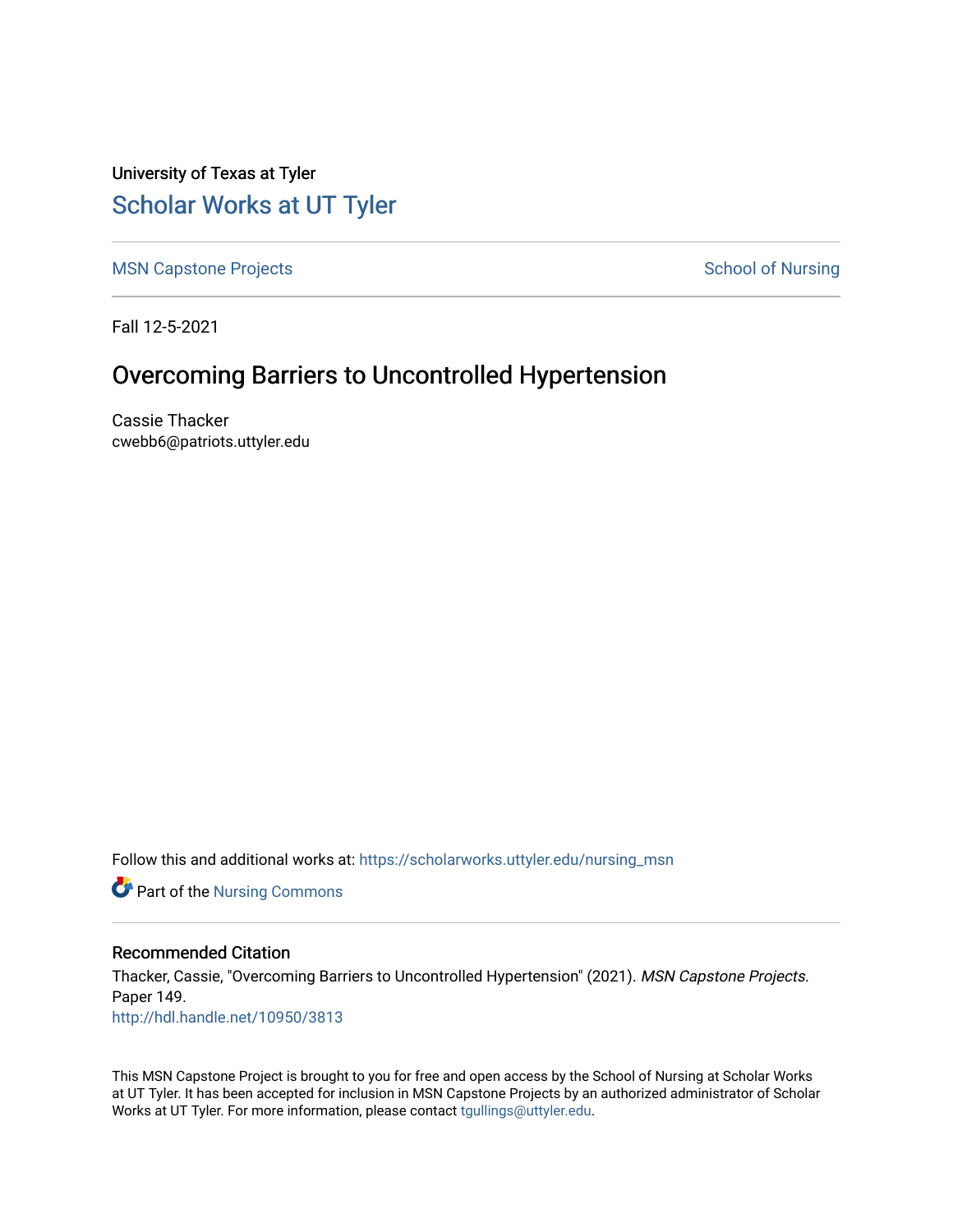# A Paper Submitted in Partial Fulfillment of the Requirements

For NURS 5382: Capstone

In the School of Nursing

The University of Texas at Tyler

by

Cassie Thacker

December 5, 2021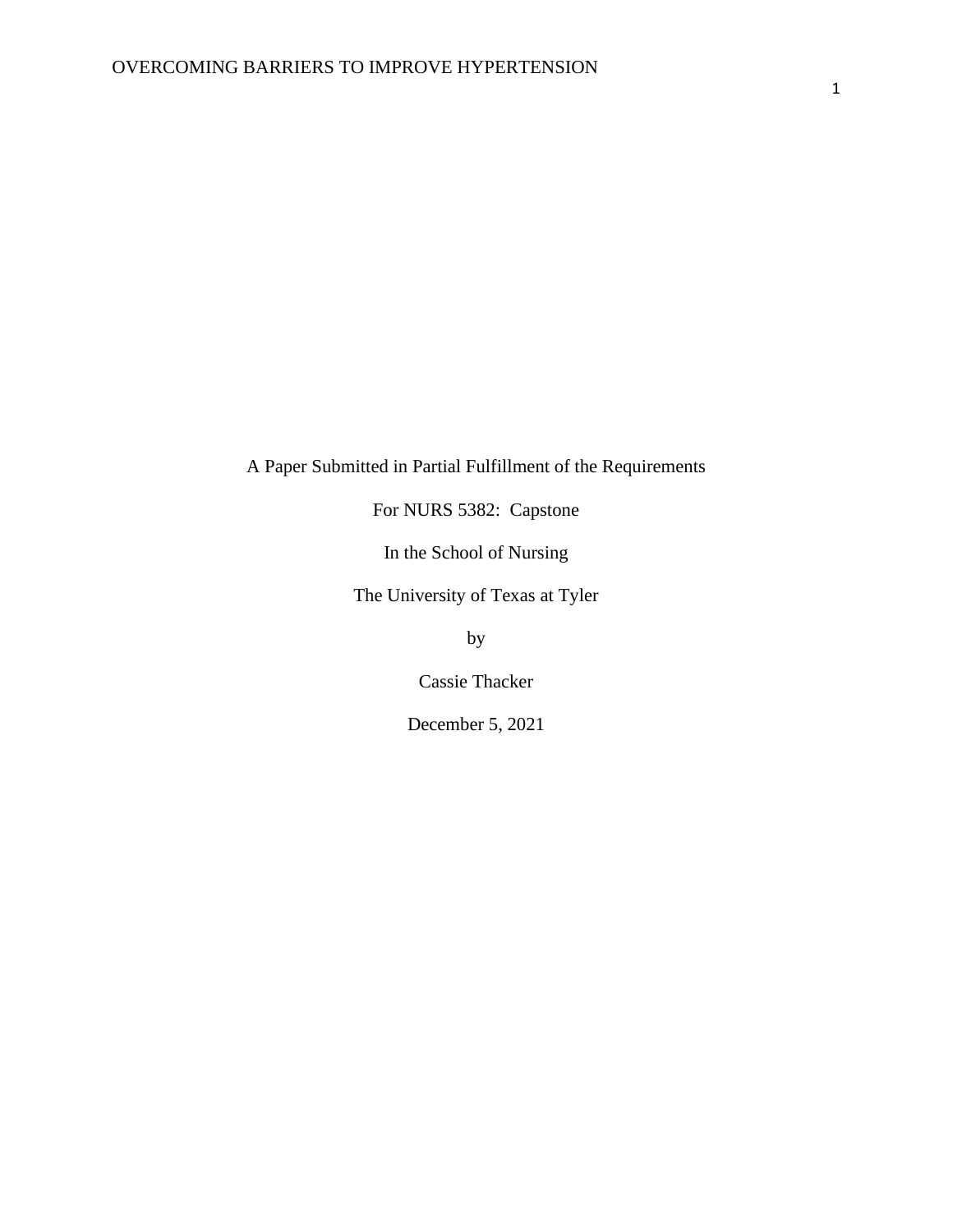## **Contents**

Acknowledgements

Executive Summary

## **Implementation and Benchmark Project**

- 1. Rationale for the Project
- 2. Literature Synthesis
- 3. Project Stakeholders
- 4. Implementation Plan
- 5. Timetable/Flowchart
- 6. Data Collection Methods
- 7. Cost/Benefit Discussion
- 8. Discussion of Results

Conclusions/Recommendations

References

Appendix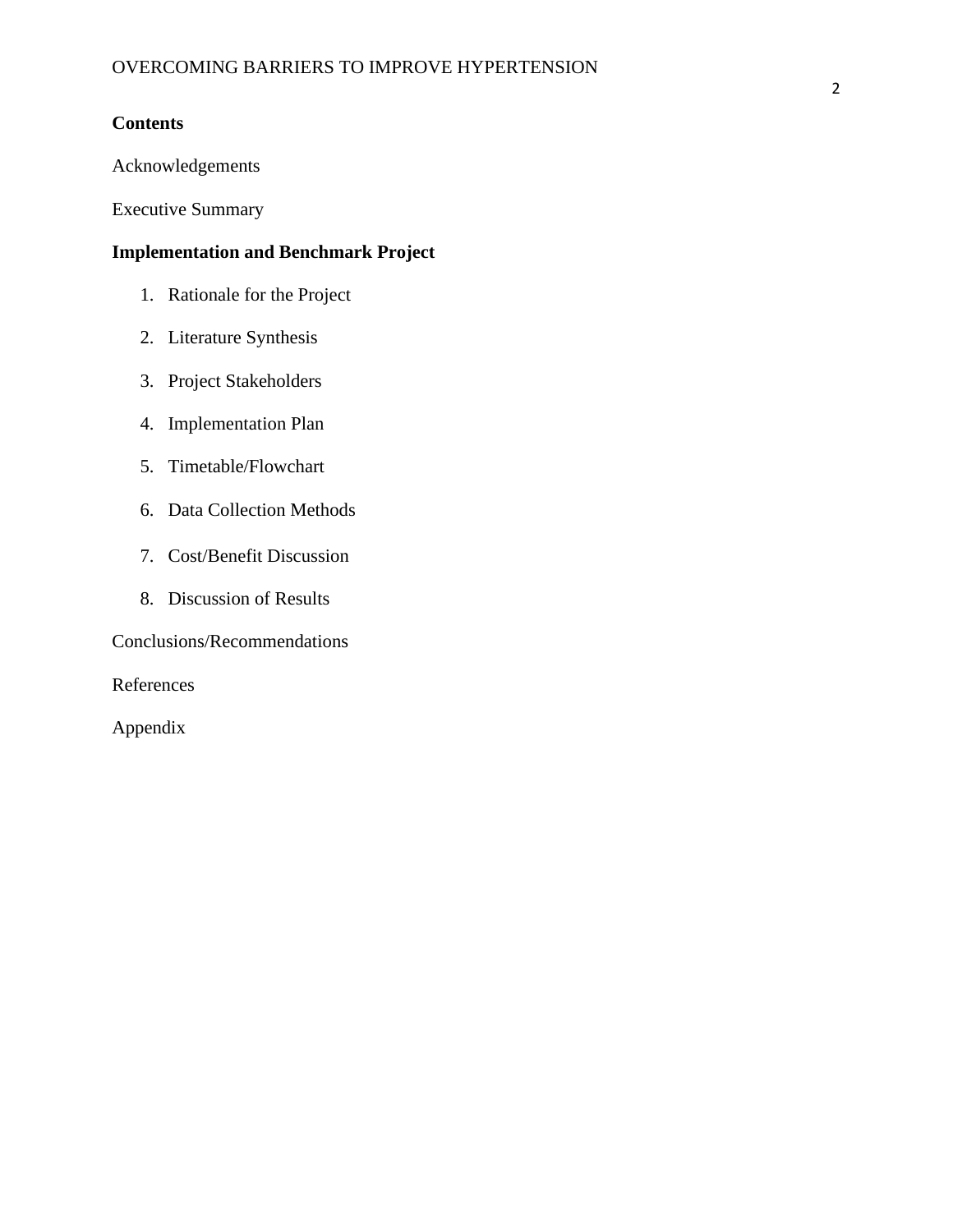#### **Acknowledgments**

I would like to thank everyone who has helped me reach this point in my academic career. The professors and instructors throughout this process have been so helpful and encouraging. They have always answered questions and helped me in any way possible. My family and friends have also been a wonderful support system. My husband has made so many sacrifices for our family so that I could pursue my academic goals and has made this possible. I am so grateful and thankful to GOD for allowing me this opportunity.

## **Executive Summary**

Hypertension is associated with increased morbidity and mortality when left untreated. Often those affected have poor medication compliance and lifestyle habits. This if often the result of busy lifestyles and poor health habits formed overtime. Many times, medication is not enough to control blood pressure. Overcoming life's obstacles to control hypertension is crucial to the control of hypertension. The PICOT question formulated for this capstone project is the following. In adult patients with difficult to control hypertension (P), how does an individualized education intervention to overcome barriers to lifestyle changes (I) compared to no individualized program (C), affect better control of their hypertension (O) within 3 months (T)? Due to the restraints COVID has placed upon the healthcare system this project was unable to be implemented therefor this will be a benchmark project. This benchmark project aims to provide patients with education and various lifestyle interventions to help them overcomes those barriers to be to gain better control of their hypertension.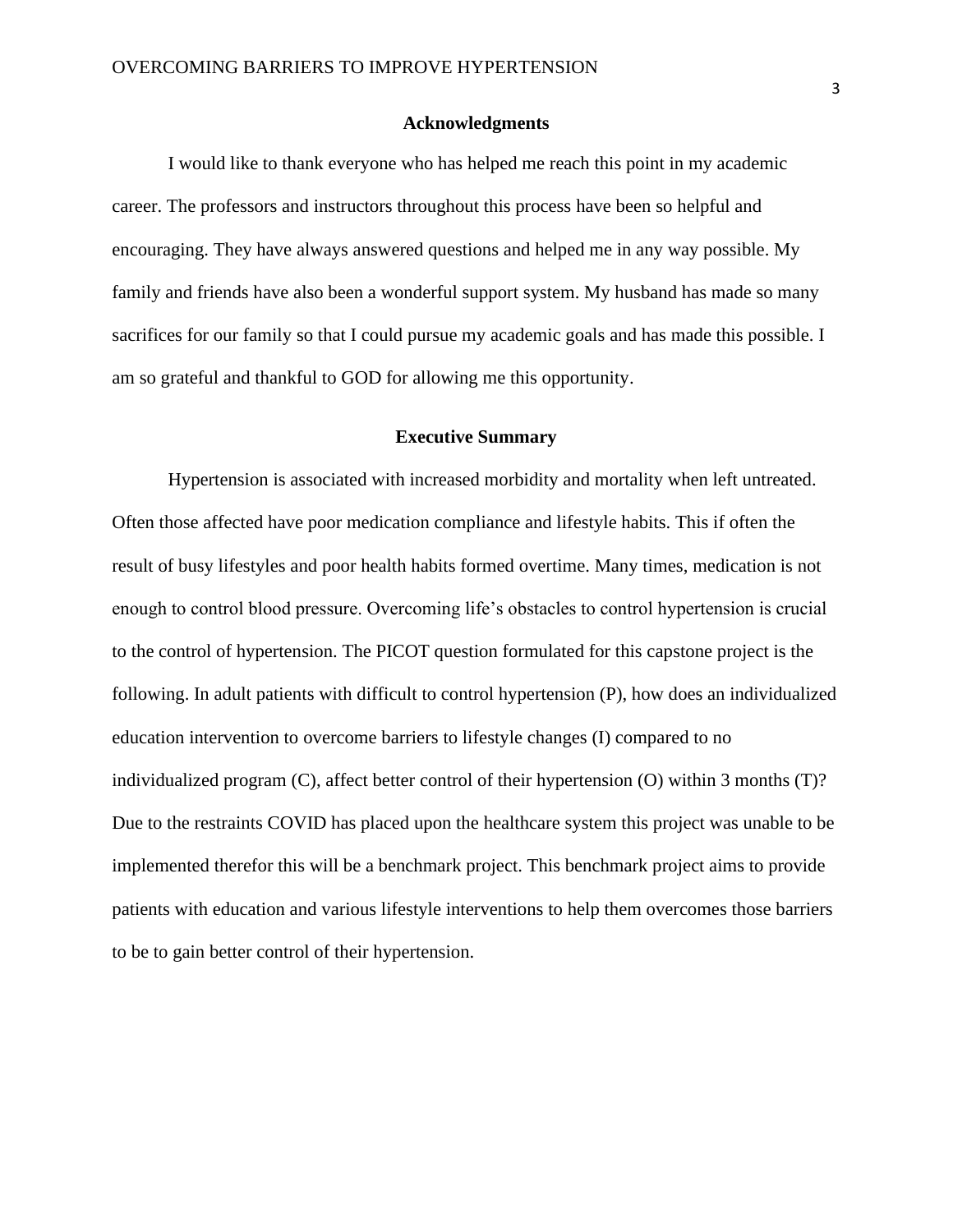## Overcoming Barriers to Improve Hypertension

Many people are affected by hypertension and find managing their blood pressure difficult. Busy schedules and lifestyle barriers often get in the way of managing blood pressure. This disease, if not properly managed, can have devastating effects on health and wellness. There is change needed on the education of hypertension that patients receive not only at diagnosis but at regular clinic visits. It can be difficult to get patients to reach their target blood pressure goal and stay on track in the everyday clinic setting.

There are many patient -related patient related factors that may contribute to inadequate blood pressure control including lack of awareness of the relevance of hypertension, failure to comply with recommended lifestyle, medications, and poor medication compliance (Dusing, 2006). This can be due to busy schedules, tolerability problems, or incomplete understanding of the long-term nature of therapy. If evidence based changed in not implemented the continuing consequences could be dire. Wexler et al. (2009), suggests that improved awareness and control of blood pressure has a positive impact on the morbidity and mortality associated with the disease. Increased awareness and control of hypertension can greatly reduce the morbidity and mortality associated with uncontrolled hypertension (Wexler et al., 2009). Without immediate intervention Progression of unmanaged hypertension will continue to increase, and patient outcomes could worsen.

#### **Rationale for the Project**

Integrating patient preferences and values are crucial when it comes to implementing evidence-based practice (Melnyk & Fineout-Overholt, 2019, pp. 219–232). It is important to understand what patients want and expect when it comes to their care. Taking the time to explore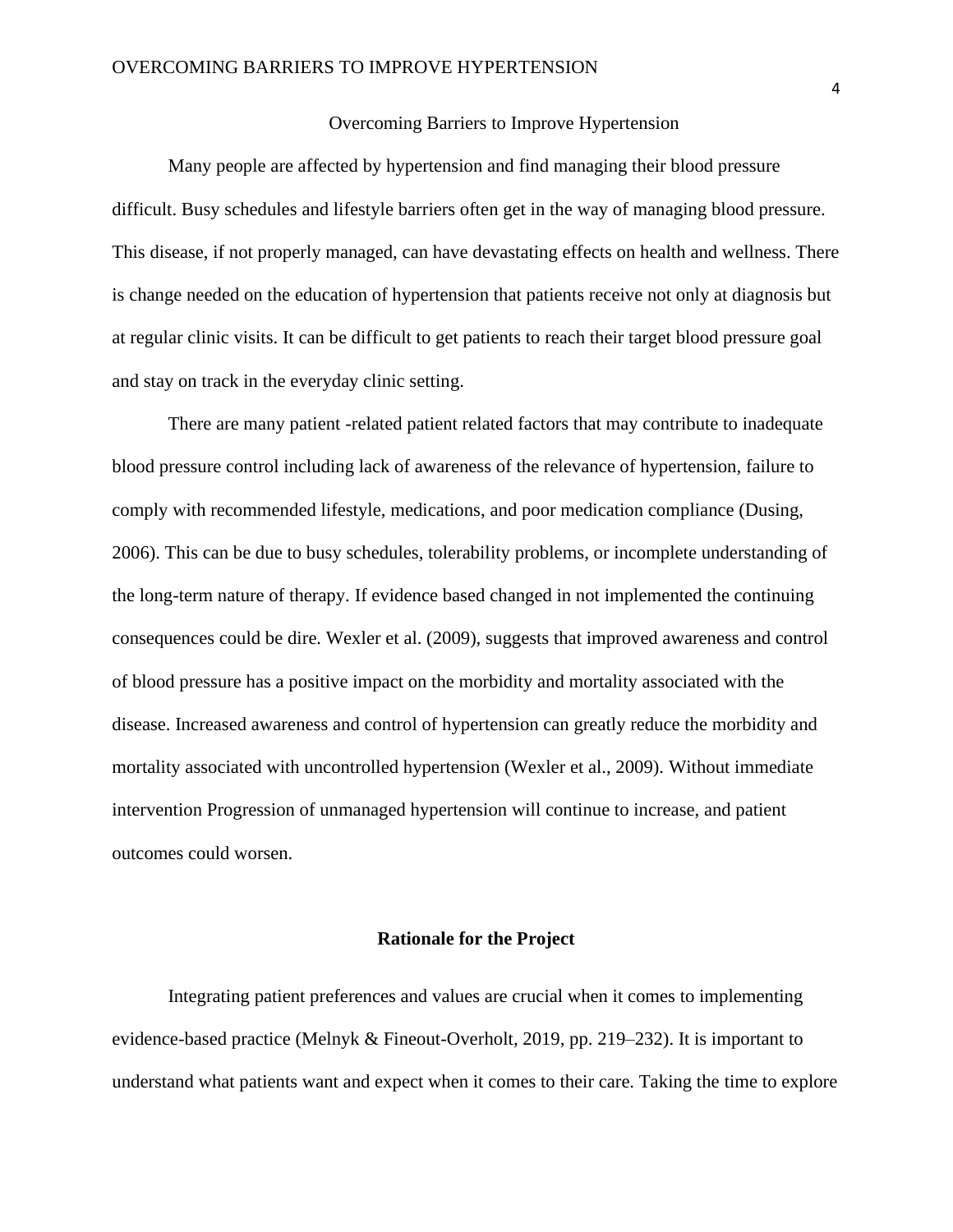## OVERCOMING BARRIERS TO IMPROVE HYPERTENSION

their knowledge deficits and what is important to the patient will help the provider when implementing interventions into practice. Cappelleetti et al. (2020) found that over time patients showed less interests in education over hypertension as their disease progressed. That is why it is crucial to understand patients' informational needs and perceived relevance to the issue. This is important to be able to implement tailored communication and educational strategies to promote adherence to medication compliance and self-management skills.

The first step to this is learning what is important to the patient. Having a deeper understanding of what is important to the patient, what they want to know and how they want to learn is critical. Patient centeredness is the cornerstone when integrating patient preferences into evidence-based decision making (Melnyk & Fineout-Overholt, 2019, pp. 219–232). The stakeholders are the providers and nurses in primary care clinics. The staff responsible for educating patients. Patients want to have better health outcomes and control of their chronic diseases such a hypertension. Providers want patients to have better control of their hypertension because it helps promote quality of life and positive health outcomes for the patient.

## **Literature Synthesis**.

This author chose articles that support the hypothesis that interventions to overcome lifestyle barriers can lead to control of hypertension. The literature supports the use of individualized education interventions to help patients with uncontrolled hypertension. According to the four randomized control trials literature patient education, e-counseling, online workshops, educational videos, and home blood pressure monitoring can greatly reduce systolic and diastolic blood pressure and help gain better control on hypertension. These interventions allowed participants to overcome lifestyle barriers associated with uncontrolled hypertension.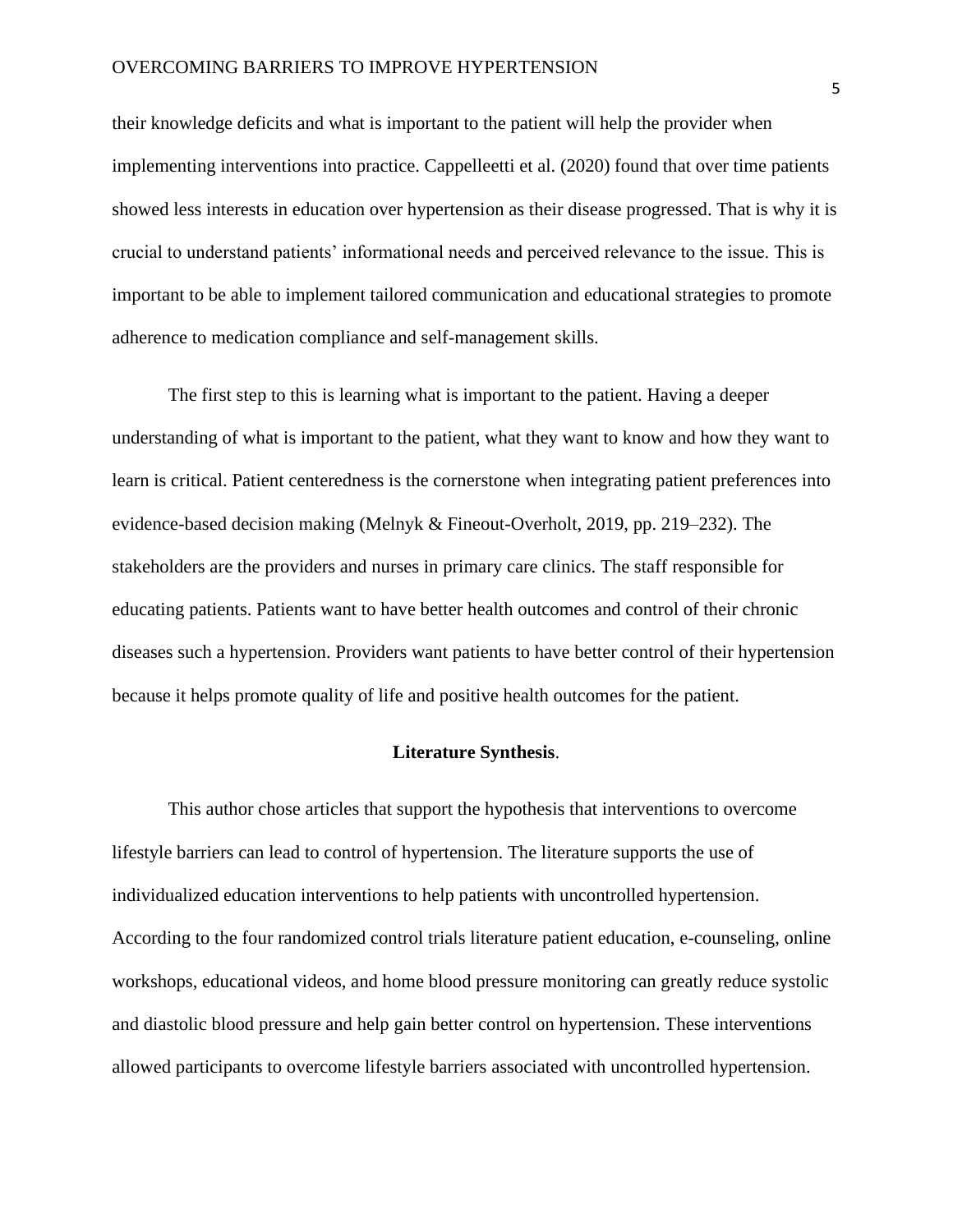The use of technology was a common similarity in all four articles. According to Kuhmmer et al. (2016), a total sample size of 256 participants with group 1 using multidisciplinary interventions and group 2 using multidisciplinary plus personalized interventions revealed that the use of multidisciplinary interventions plus personalized education decreased SBP more than multidisciplinary interventions alone. This supports the importance of individualized personal care.

Using e-counseling to educate and inform participants about hypertension and the importance of medication compliance was another positive intervention used to support the change project patient's regulation of their hypertension (Insert citation). According to the randomized control trial by Nolan et al. (2018), systolic blood pressure was greatly reduced in the intervention group compared to the control group. Improving healthy lifestyle behaviors is something all three randomized control trials have in common. The randomized control trial by Hacihasanoglu et al. (2011) has two groups. Group A received only medication adherence education while group B received both medication adherence education and individualized education on healthy lifestyle behaviors. At the end of the study, it concluded that Group B was more effective than group A receiving both medication adherence and individualized education was more effective in lowering blood pressure readings and proved to be statistically significant.

Using individualized tailored based education interventions was the aim of the randomized control trial by Friedberg et al. (2015). This study concluded that tailored education interventions lowered blood pressure in the participants who were apart of SMI group compared to the usual care and HEI groups. SMI may be a valuable additional tool to lower blood pressure levels and improve control" (Friedberg et al., 2015).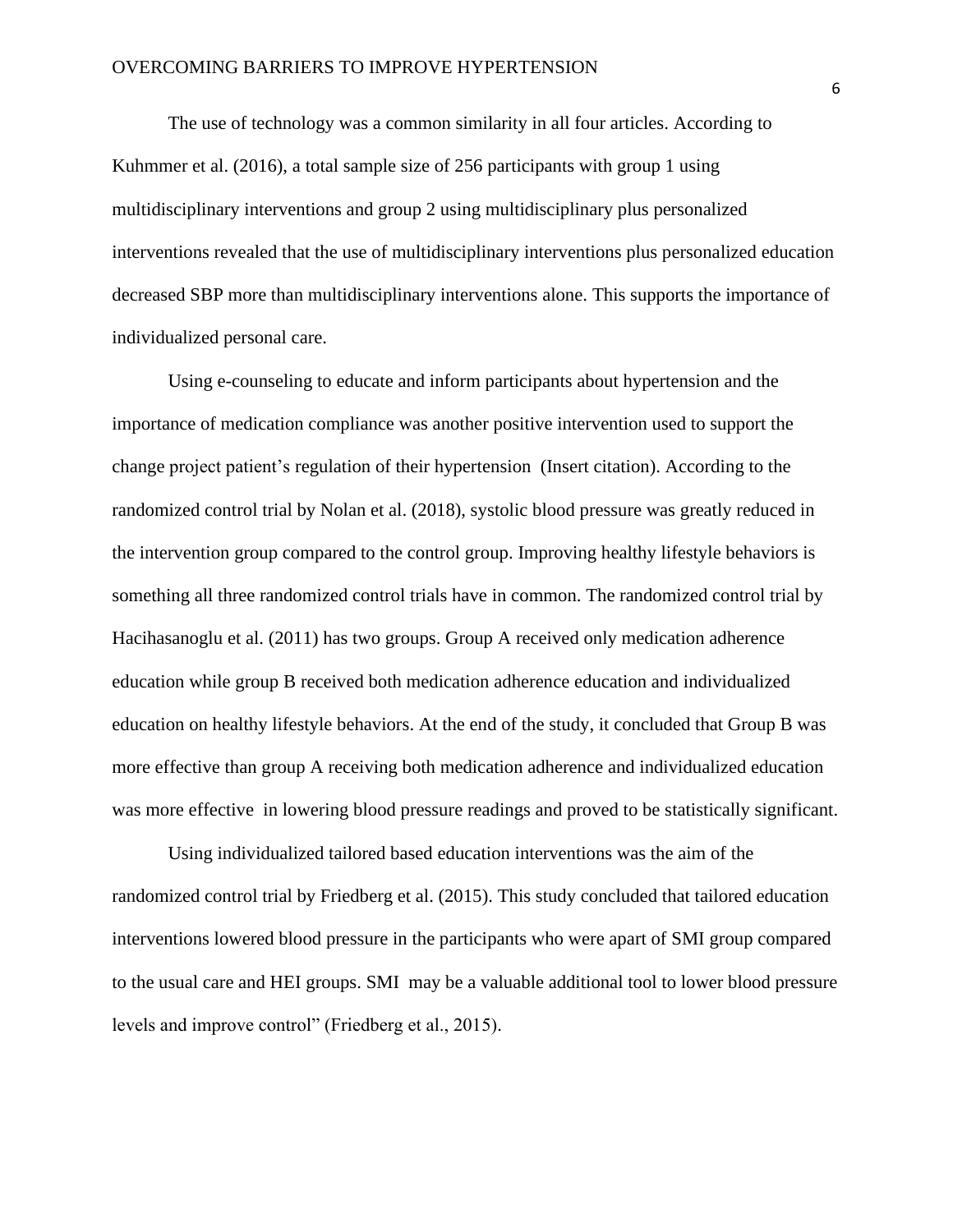A systematic review conducted by Gwadry-Sridhar et al. (2013), revealed a total of 138 articles with 97 being randomized control trials. The similarities within all the articles were individualized education intervention to allow participants to overcome barriers that hindered adequate blood pressure control. The 97 RCT articles included interventions such of behavior change counseling, patient education, reminders sent form healthcare facilities. The conclusion was drawn that patient education regarding long term effects of hypertension and associated risks was a valid intervention and improved adherence to blood pressure medication leading to improved blood pressure control among participants.

The meta-analysis conducted by Mills et al. (2018) compared the effectiveness of 8 intervention strategies for blood pressure control in adults with hypertension. The study reviewed 100 randomized control trials and it was concluded that the intervention of personalized health coach via tele-video proved to be the most significant intervention and significantly reduced Systolic and Diastolic blood pressure.

#### **Project Stakeholders**

There are many stakeholders for this capstone project. If this benchmark project were to be implemented into a clinic setting there would be many stakeholders that this project would affect. Patients would be directly affected and involved. This project is patient centered. It would also require the cooperation of administrators, providers, and nurses to help implement the project. The stakeholders are the providers and nurses in primary care clinics. The staff responsible for educating patients. Patients want to have better health outcomes and control of their chronic diseases such a hypertension. Providers want patients to have better control of their hypertension because it helps promote quality of life and positive health outcomes for the patient.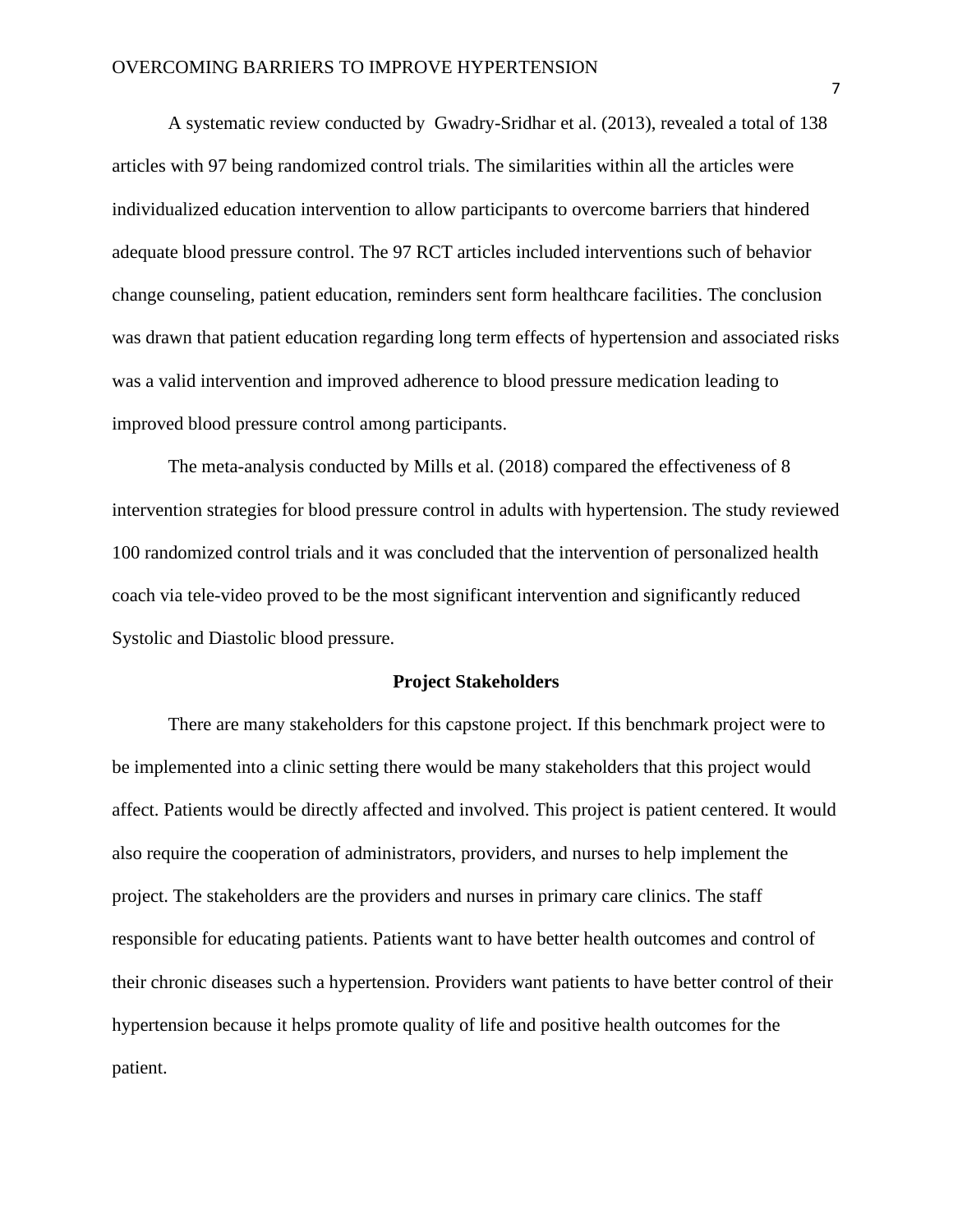#### **Implementation Plan**

Integrating patient preferences and values are crucial when it comes to implementing evidence-based practice (Melnyk & Fineout-Overholt, 2019, pp. 219–232). It is important to understand what patients want and expect when it comes to their care. Taking the time to explore their knowledge deficits and what is important to the patient will help the provider when implementing interventions into practice. Cappelleetti et al. (2020) found that over time patients showed less interests in education over hypertension as their disease progressed. That is why it is crucial to understand patients' informational needs and perceived relevance to the issue. This is important to be able to implement tailored communication and educational strategies to promote adherence to medication compliance and self-management skills.

This benchmark project is centered around implementing educational interventions to overcomes lifestyle barriers to patients with uncontrolled hypertension. The first step to this is learning what is important to the patient. Having a deeper understanding of what is important to the patient, what they want to know and how they want to learn is critical. Patient centeredness is the cornerstone when integrating patient preferences into evidence-based decision making (Melnyk & Fineout-Overholt, 2019, pp. 219–232).

Hypertension is a chronic disease process that claims the lives of many Americans. Over 65 million American adults are living with hypertension (Friedberg et al., 2015). Hypertension can be difficult to control due to life stressors such as forgetting to take medication, making poor diet choices, and not finding time to exercise. Suboptimal adherence to medication and lifestyle changes is a common problem leading to inadequate control (Friedberg et al., 2015). Overtime all these changes have the potential to lead to suboptimal health outcomes. The implementation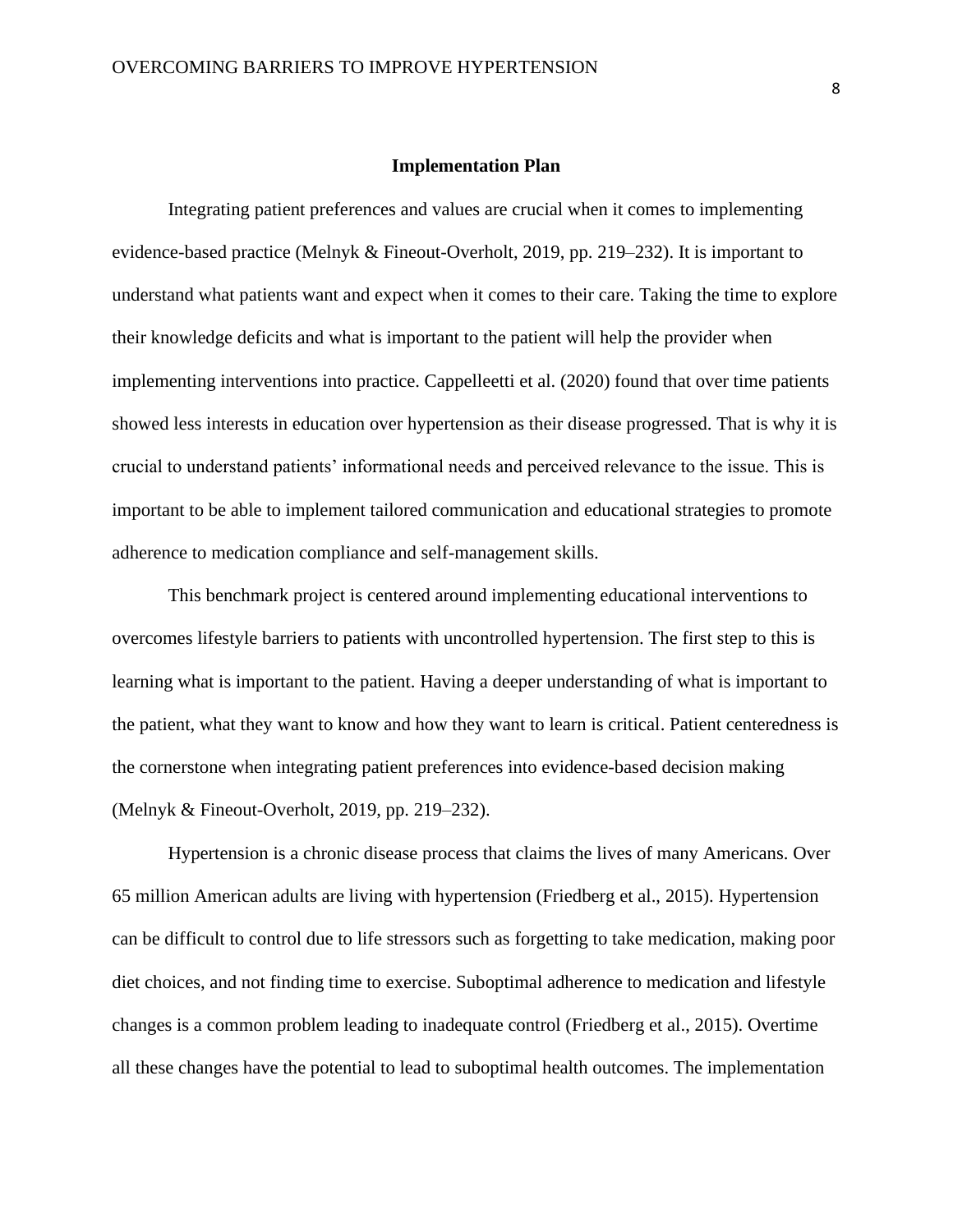of educational interventions aimed at overcoming these barriers have the potential to allow patients better blood pressure control.

Individualized education interventions are the cornerstone of my plan to help patients gain control of hypertension. Patients with uncontrolled or difficult to control hypertension will be asked if they would like to participate in the intervention. The intervention for my PICOT consists of providing patients with individualized education interventions that will help them overcome lifestyle barriers. Patients will have the opportunity to access 10-minute videos weekly that will give them lifestyle tips on how to overcomes those barriers. They will also have to monitor their blood pressures at least daily at home and enter these readings to a website so that they can be easily accessed, tracked, and stored. This intervention and plan are highly dependent on patient involvement and cooperation. This intervention will allow patients to take charge in their health and be active participants. The following is an overview of each phase of the plan with detailed discussion of each phase.

## Plan Overview & Description

Phase I: During the initial phase it is important to make sure and gain consent of patients who are willing to participate. Ensure that all the required paperwork is complete, and permission is granted with the facility. Ensuring that the website is created and formatted appropriately is an important component of this step. This phase will also include educating patients over the interventions that will be implemented including what to expect during the intervention or phase II of the plan.

Phase II: This phase is the implementation phase. The interventions will be employed during this phase. Patient involvement and participation are critical to this phase and the duration of the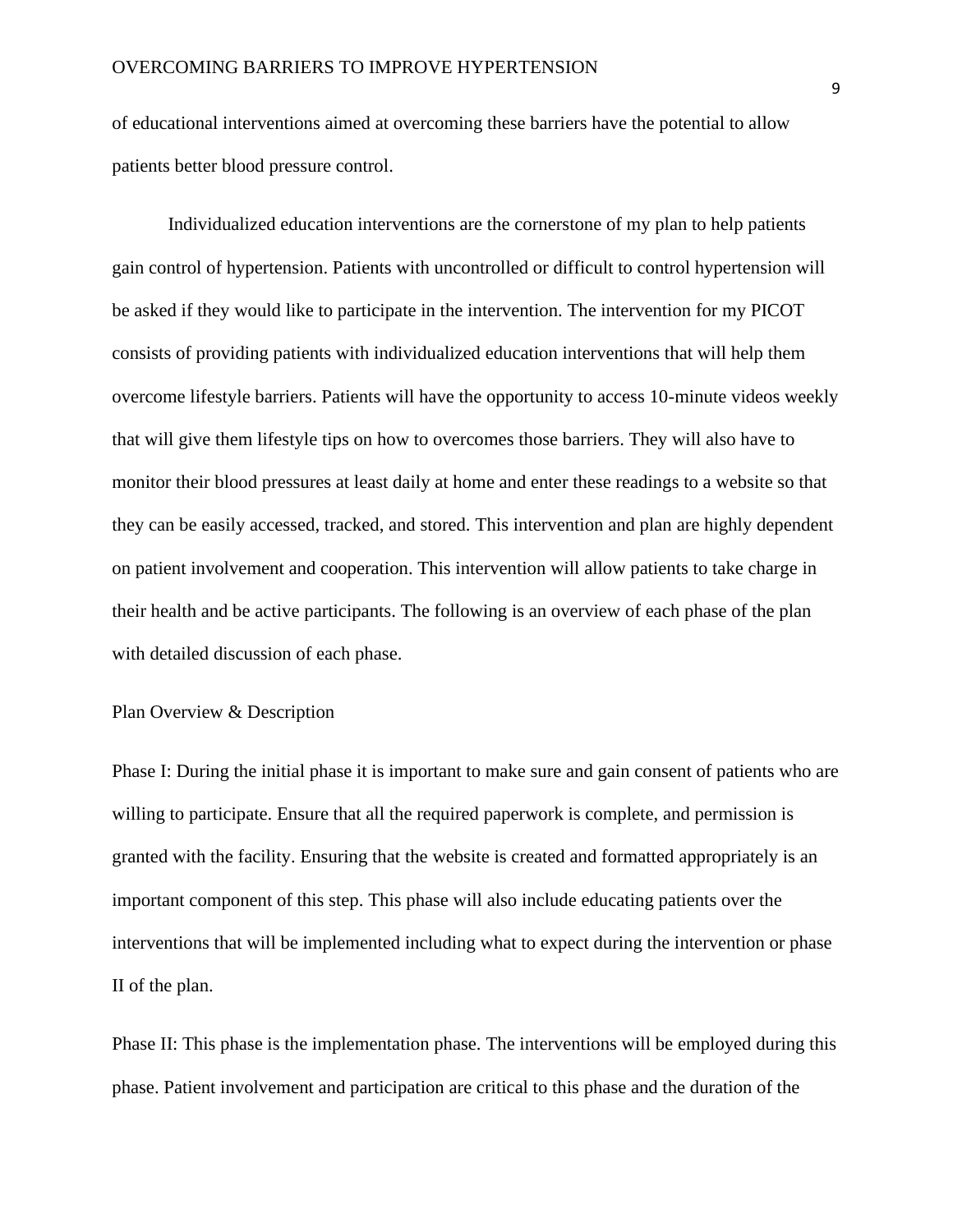plan. A website will be set up and each week an educational 10-minute video will be uploaded. The content will give patients the tools needed to overcome lifestyle barriers that keep them form attaining blood pressure control. This same website will have a place for patients to easily upload daily blood pressure readings so that they can be tracked and easily stored when they are evaluated during the later phases of the plan.

Phase III: This phase will consist of gathering and assessing data. During this phase each patient's blood pressure readings will be assessed individually. Assessing for a reduction in either systolic or diastolic blood pressure is the goal of this phase.

Phase IV: This phase is very important and is dependent on the findings of Phase III. If the intervention is proved to be successful there will be a reduction of blood pressure. If not, this phase is where changes and adjustments will be made to the plan.

Providing the best and safest care to patients is so important. Patients have the right to receive competent care. Using evidenced based care in practice will enhance health care quality and improve patient's outcomes, reduce cost, and empower clinicians (Melnyk & Fineout-Overholt, 2019, pp. 7–32). The inventions being used in my plan have been researched and are shown to be effective. Improving patients' outcomes and reducing morbidity and mortality of hypertension is crucial.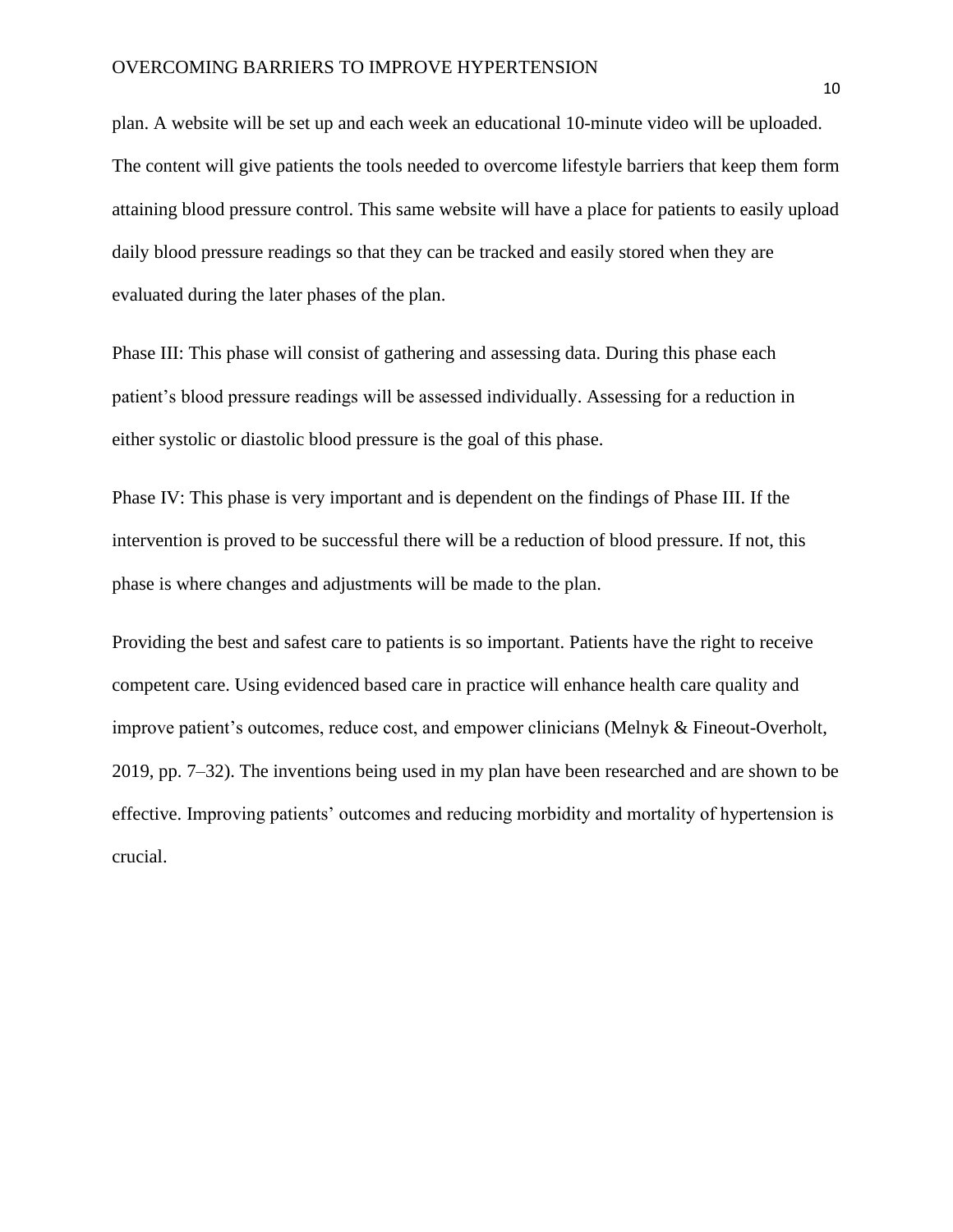## **Timetable/Flowchart**

## **Flowchart with Timing Duration**

| <b>Phase I</b>                  | <b>Phase II</b>                 | <b>Phase III</b>                  | <b>Phase IV</b>                |
|---------------------------------|---------------------------------|-----------------------------------|--------------------------------|
| Obtain consent $\&$             | Implementation of               | Evaluation &                      | Assessment and                 |
| Education for                   | intervention $&$                | Follow up survey                  | Adjustment                     |
| participation                   | monitoring                      | <b>Dates:</b> December $2^{nd}$ - | <b>Dates:</b> December $7th$ - |
| <b>Dates:</b> September $1st$ - | <b>Dates:</b> September $8th$ - | December $6th$                    | 11 <sup>th</sup>               |
| $\tau$ th                       | December $1st$                  |                                   |                                |

Identify an outpatient setting that serves patient with uncontrolled hypertension



hypertension and either call them or send out a letter explaining the intervention and assess if they would be interested in participating. If so, obtained consent. If not, thank them for their time and move onto the next patient.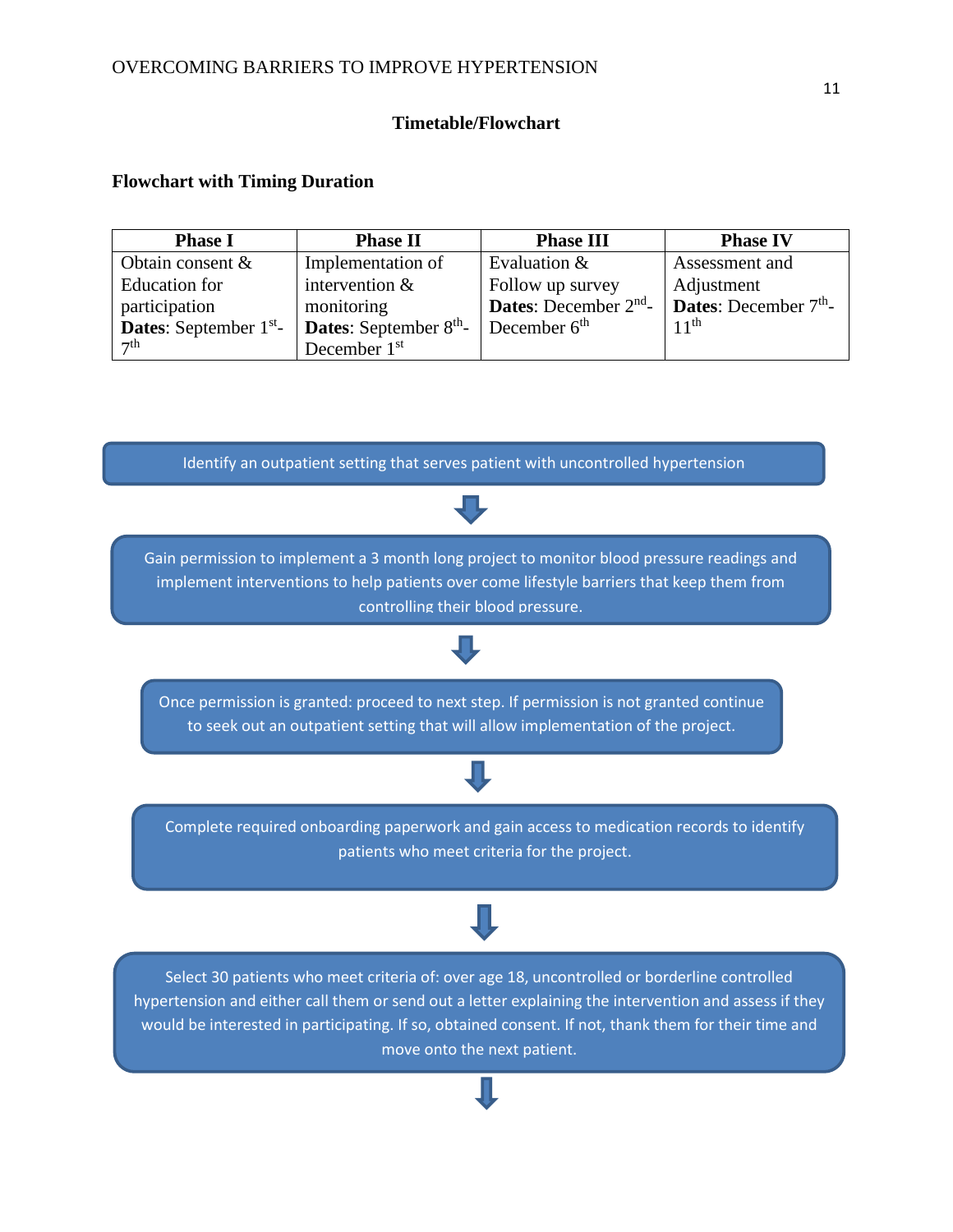Create a website that will allow videos to be created and uploaded for the participants to watch each week and a section that will allow them to enter their blood pressure readings. Once this step is complete proceed to Phase I of the plan

Phase I

Ensure that all required paperwork is obtained and that consents are obtained from willing participants. Making sure the website is created and flows well is important. Educating patients about the intervention is an important part of this step.

Implementation is the cornerstone of this phase. Patient participation is a big component of this step. Monitoring the website during the time is important and making sure participants are not having difficulty using the website.

This phase requires evaluation of the data. Gathering the data and analyzing it to see if the interventions were effective. This is the part of the project were you will either see a reduction in systolic or diastolic pressure, increase or no change. This is an important phase as it will determine if the interventions were successful.

Phase IV

Phase II

Phase III

This is the analyzing phase were you will review the results and formulate a plan on how to move forward. If the intervention was successful figure out ways that will make it even better. If it was not successful strategize ways that will better the intervention so that successful out comes can be seen. This will allow evidence based practice to be implemented.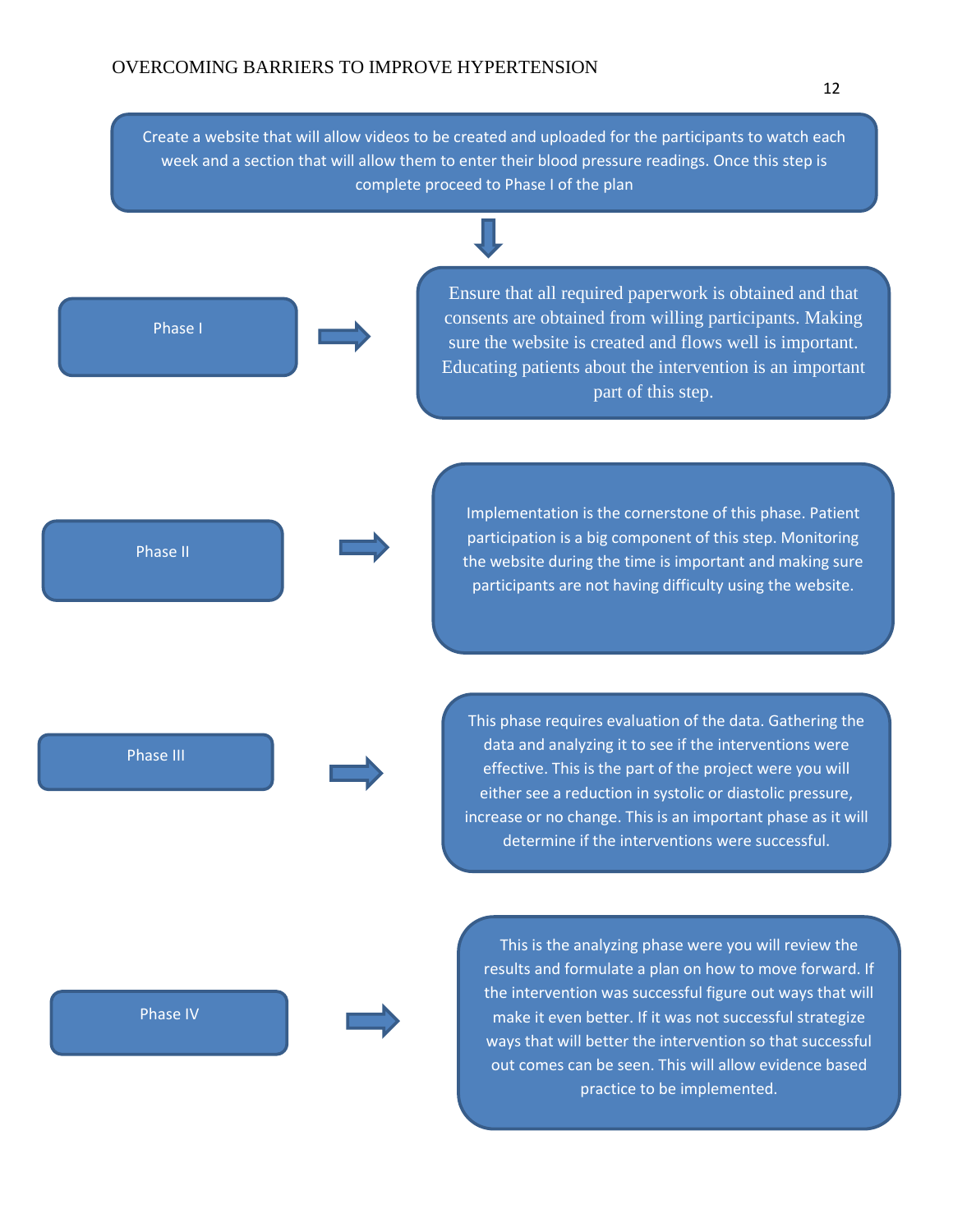#### **Data Collection Methods**

Data collection for the benchmark project will take place by using modern technology. Patients will upload their daily blood pressure reading onto a website that allows for easy tracking and storing of data. This will have seen successful if patients are able to enter their blood pressure readings each day effectively and efficiently. they will also have to log on and watch daily videos on how to overcome lifestyle barriers via educational videos. This will also be monitored and tracked to assess how many patients participated in watching the educational videos.

## **Cost/Benefit Discussion**

Hypertension is one of the leading preventable causes of death. According to Zhang et al. (2017), annual expenditures associated with hypertension has increased significantly from \$58.7 billion to 109.1 billion due to the increase in the number of people treated for hypertension from 2000-2013. This negatively impacts the financial side of healthcare leading to more emergency room visits and increased funds going to cover preventable adverse health outcomes. The implantation of this benchmark project has the potential to lessen the burden on the healthcare systems in many ways. Reducing the amount of emergency room visits due to uncontrolled hypertension. There would not be a lot of cost to implement this project. There are many website builder applications that are less than one hundred dollars to have a functioning professional website to have patients enter data. Educational videos can also be uploaded for free to this website using YouTube. The biggest resource needed for this project would be time. The staff and personnel would already in place. Taking the time to educate and properly ensure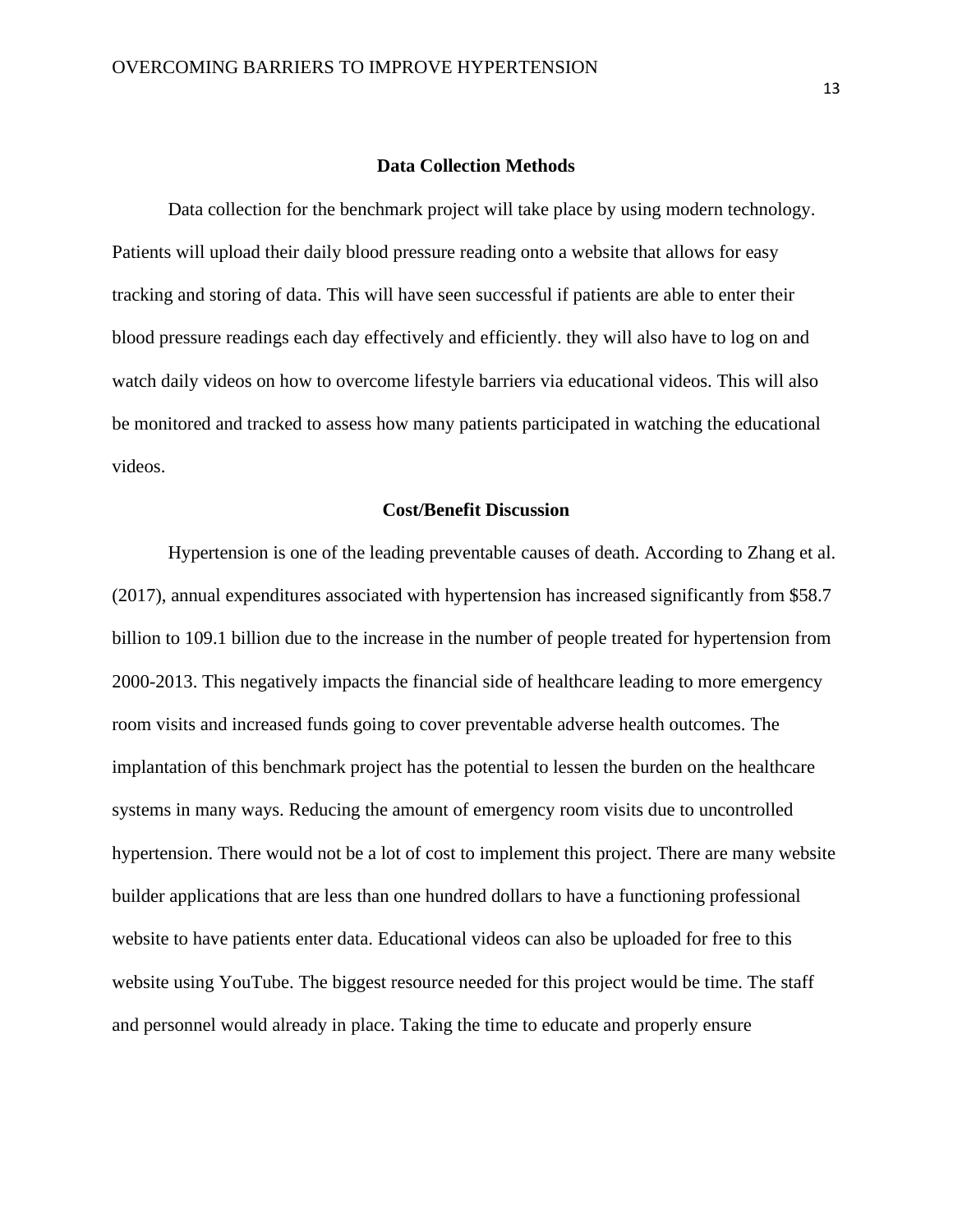understanding on the staff part. The patient must be willing to gain education and knowledge to help them live a healthier live.

#### **Discussion of Results**

This was unable to be implanted due to the restraints COVID has placed upon the healthcare field. However, if this project were to have been implemented the results would be analyzed and if there were reductions in systolic and or diastolic blood pressure then the project would have been successful. However, if this project would have been implemented, I would have expected great results. The interventions within this project have the potential to affects patients in a positive way. If a patient is willing to change their behaviors and incorporate positive lifestyle interventions, then the percentage of this project being effective dramatically increases. When patients have proper education and understanding of a disease process along with the ability and willingness to learn and change the chance for positive outcomes significantly increases.

#### **Conclusions/Recommendations**

Daily life can be busy and challenging. Patients who struggle to overcome the lifestyle barriers to hypertension often need extra encouragement and assistance. Incorporating educational interventions to help those patients overcome the barriers to uncontrolled hypertension can positively reduce the morbidity and mortality associated with this preventable disease. Implementing evidenced based projects has the potential to positively impact the struggles patients with hypertension face. Creating an environment of creativity and problem solving are key attributes to change the future of healthcare.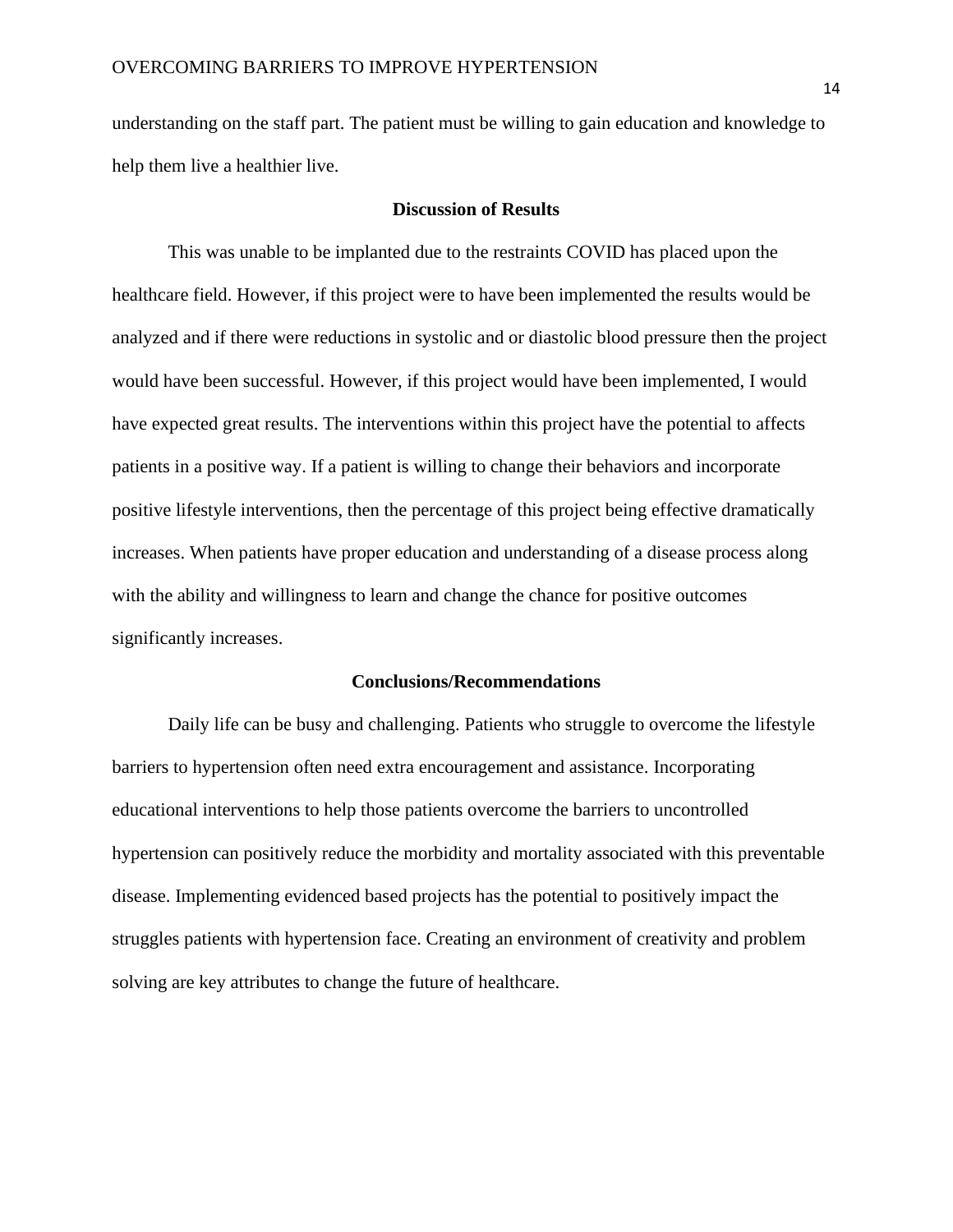## References

- Cappelletti, E. R., Greco, A., Maloberti, A., Giannattasio, C., Steca, P., & D'Addario, M. (2020). What hypertensive patients want to know [and from whom] about their disease: a twoyear longitudinal study. BMC Public Health, 20(1). https://doi.org/10.1186/s12889-020- 8421-6 (Links to an external site.)Melnyk, B., & Fineout-Overholt, E. (2019). *Evidencebased practice in nursing & healthcare: A guide to best practice*. Wolters Kluwer.
- Centers for Disease Control and Prevention. (2020). High Blood Pressure Facts. Centers for Disease Control and Prevention. https://www.cdc.gov/bloodpressure/facts.htm
- Düsing, R. (2006). Overcoming barriers to effective blood pressure control in patients with hypertension. Current Medical Research and Opinion, 22(8), 1545–1553. https://doi.org/10.1185/030079906x120995
- Friedberg, J. P., Rodriguez, M. A., Watsula, M. E., Lin, I., Wylie-Rosett, J., Allegrante, J. P., Lipsitz, S. R., & Natarajan, S. (2015). Effectiveness of a tailored behavioral intervention to improve hypertension control. Hypertension, 65(2), 440–446. https://doi.org/10.1161/hypertensionaha.114.03483
- Gwadry-Sridhar, F. H., Manias, E., Lal, L., Salas, M., Hughes, D. A., Ratzki-Leewing, A., & Grubisic, M. (2013). Impact of interventions on medication adherence and blood pressure control in patients with essential hypertension: A systematic review by the ISPOR medication adherence and persistence special interest group. Value in Health, 16(5), 863– 871. https://doi:10.1016/j.jval.2013.03.1631
- Hacihasanoğlu, R., & Gözüm, S. (2011). The effect of patient education and home monitoring on medication compliance, hypertension management, healthy lifestyle behaviours and BMI in a primary health care setting. Journal of Clinical Nursing, 20(5–6), 692–705. https://doi: 10.1111/j.1365-2702.2010.03534.x
- Kuhmmer, R., Lazzaretti, R. K., Guterres, C. M., Raimundo, F. V., Leite, L. E. A., Delabary, T. S., ... Polanczyk, C. A. (2016). Effectiveness of multidisciplinary intervention on blood pressure control in primary health care: a A randomized clinical trial. BMC Health Services Research, 16(1). https://doi: 10.1186/s12913-016-1703-0
- Melnyk, B., & Fineout-Overholt, E. (2019). Evidence-based practice in nursing & healthcare: A guide to best practice (4th ed., p. ). Wolters Kluwer .
- Mills, K. T., Obst, K. M., Shen, W., Molina, S., Zhang, H.-J., He, H., Cooper, L. A., & He, J. (2018). Comparative effectiveness of implementation strategies for blood pressure control in hypertensive patients. Annals of Internal Medicine, 168(2), 110–120. [https://doi:](https://doi/) 10.7326/m17-1805
- Nolan, R. P., Feldman, R., Dawes, M., Kaczorowski, J., Lynn, H., Barr, S. I., ... Surikova, J. (2018). Randomized controlled trial of e-counseling for hypertension. Circulation: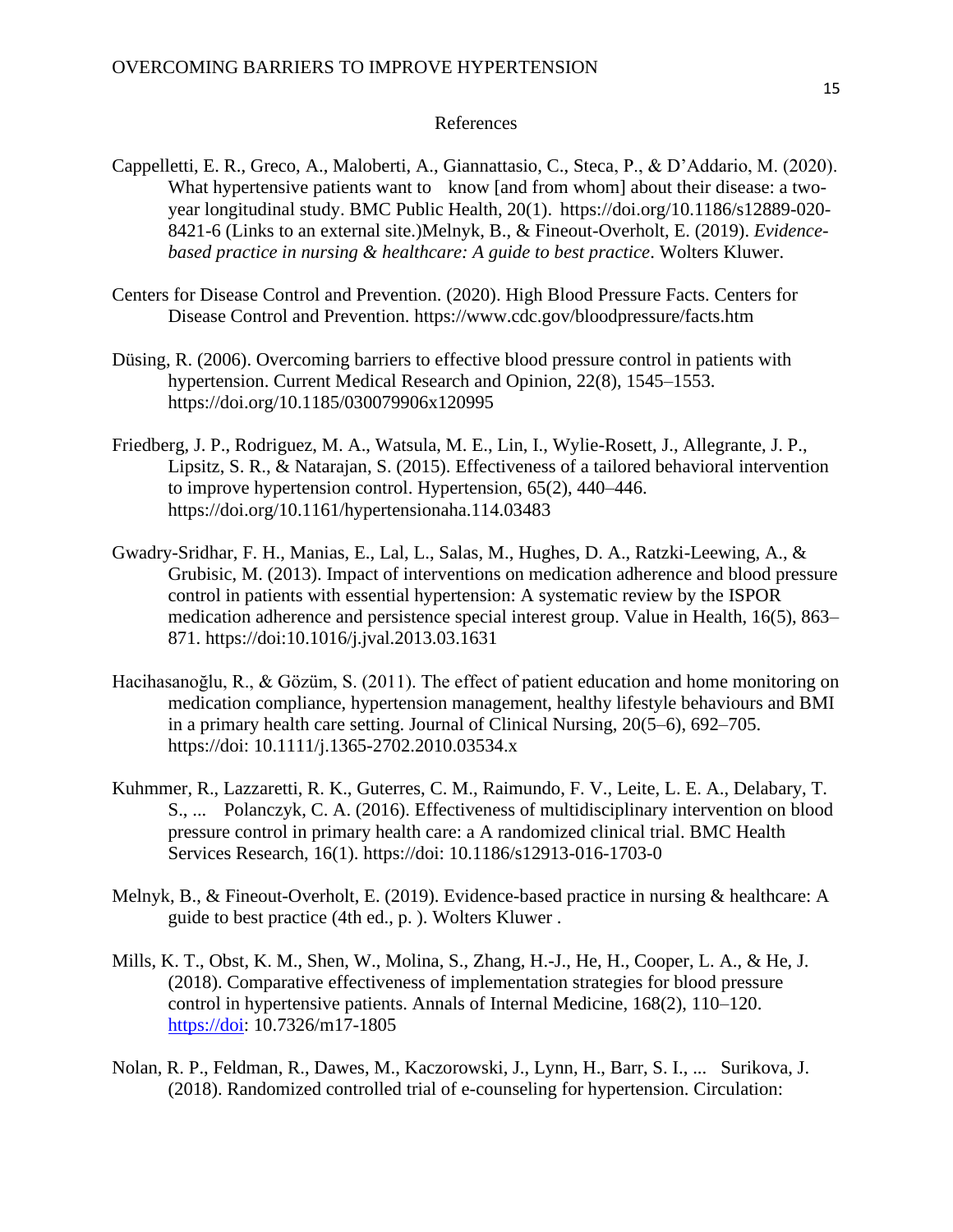Cardiovascular Quality and Outcomes, 11(7). https://doi:10.1161/circoutcomes.117.004420

- Wexler, R., Elton, T., Pleister, A., & Feldman, D. (2009). Barriers to blood pressure control as reported by African American patients. Journal of the National Medical Association, 101(6), 597– 603. https://doi.org/10.1016/s0027-9684(15)30947-0
- Zhang, D., Wang, G., Zhang, P., Fang, J., & Ayala, C. (2017). Medical expenditures associated with hypertension in the U.S., 2000–2013. American Journal of Preventive Medicine, 53(6 Suppl 2), S164–S171. https://doi.org/10.1016/j.amepre.2017.05.014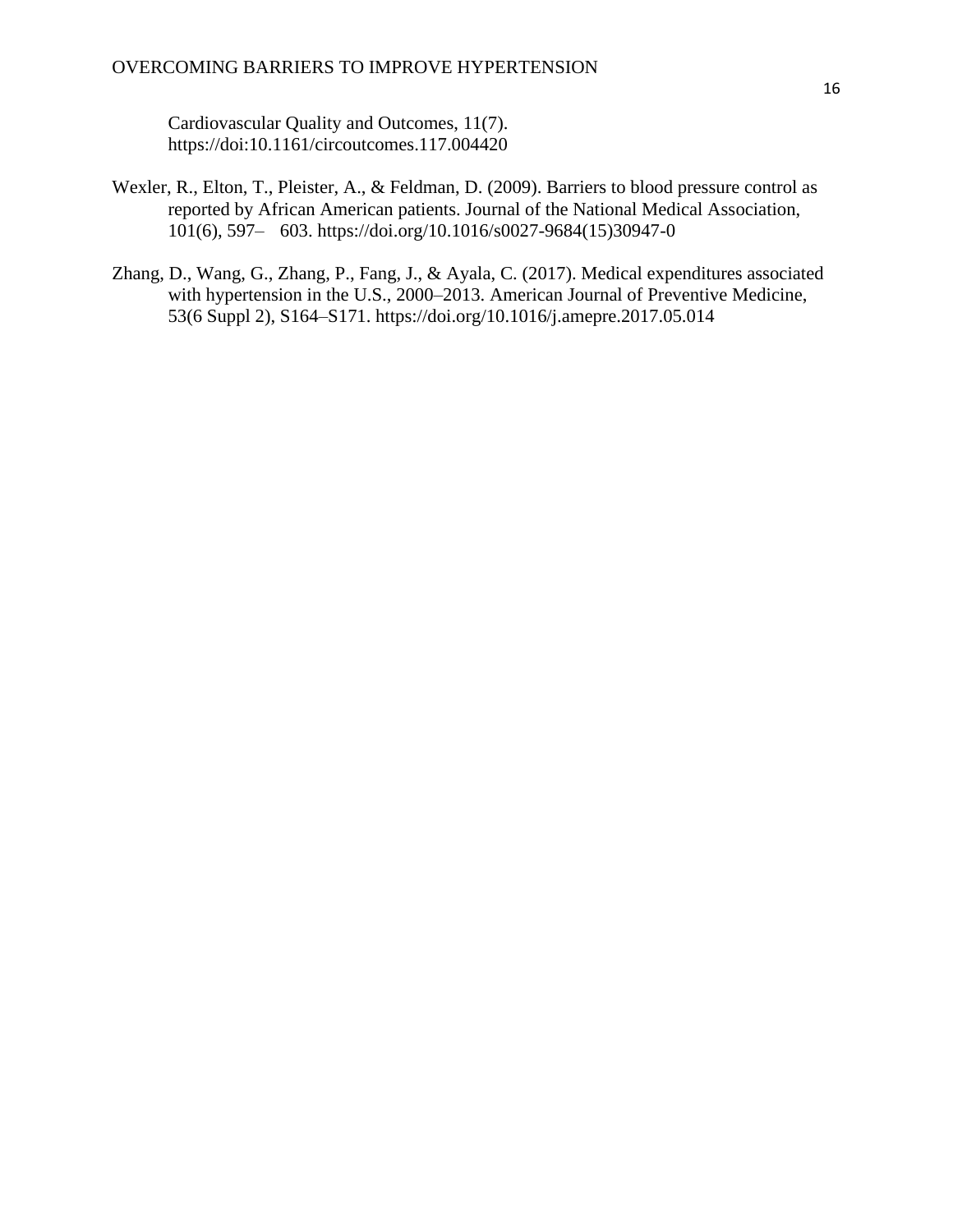## Appendix A

## Flowchart

## **Flowchart with Timing Duration**

| <b>Phase I</b>                  | <b>Phase II</b>                           | <b>Phase III</b>                  | <b>Phase IV</b>                |
|---------------------------------|-------------------------------------------|-----------------------------------|--------------------------------|
| Obtain consent $\&$             | Implementation of                         | Evaluation &                      | Assessment and                 |
| Education for                   | intervention $&$                          | Follow up survey                  | Adjustment                     |
| participation                   | monitoring                                | <b>Dates:</b> December $2^{nd}$ - | <b>Dates:</b> December $7th$ - |
| <b>Dates:</b> September $1st$ - | <b>Dates:</b> September $8^{\text{th}}$ - | December $6th$                    | 11 <sup>th</sup>               |
| $\tau$ th                       | December 1 <sup>st</sup>                  |                                   |                                |